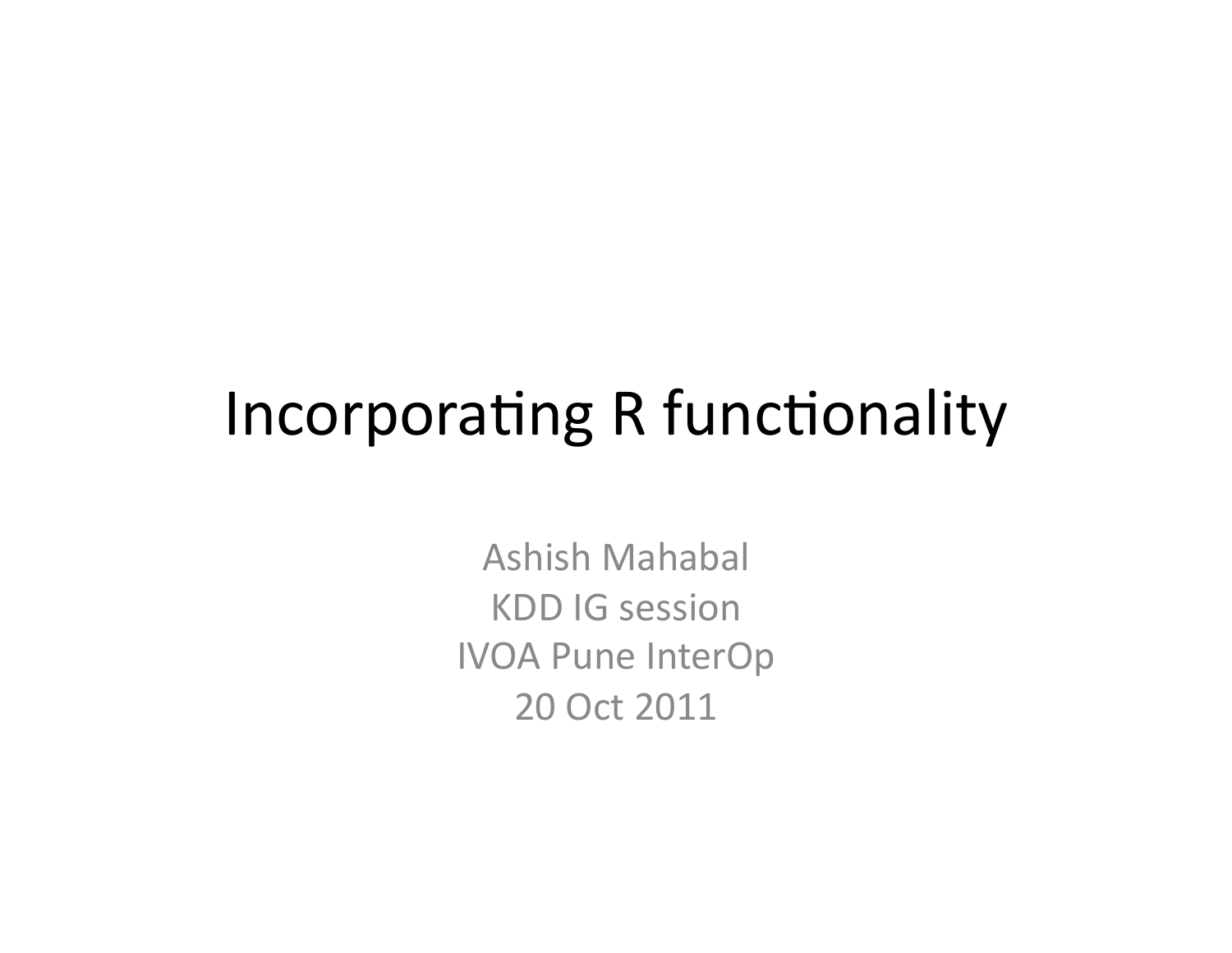http://www.ivoa.net/cgi-bin/twiki/bin/ view/IVOA/IvoaKDDguide

- 1: What is 'data mining' and why is it **important in astronomy?**
- 5: Which algorithm to use?
- **7: Algorithms and techniques astronomers could benefit from but seldom use**
- **9: Worked example**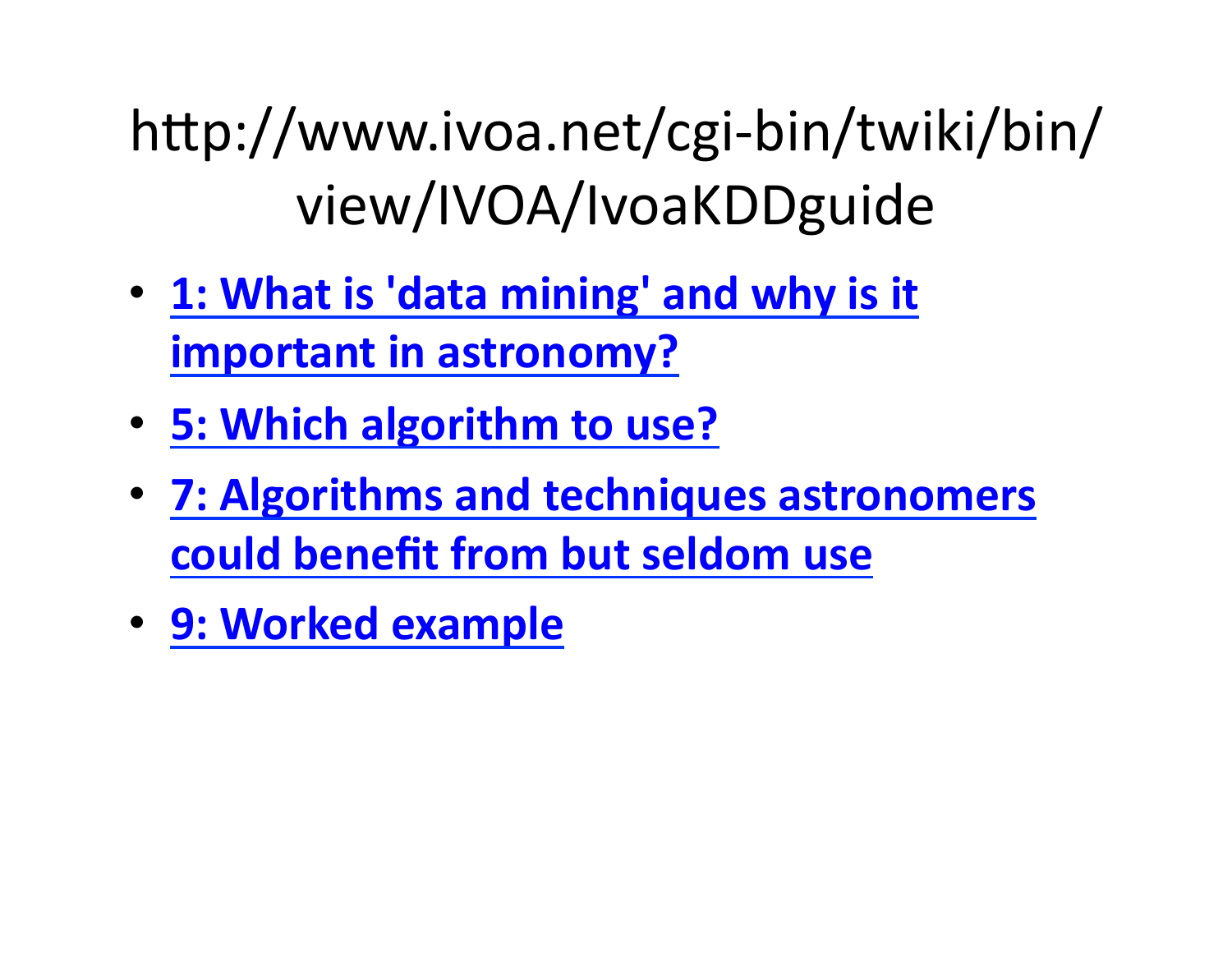#### **Algorithms astronomers could benefit from**

Subject areas include:

- Applied mathematics
- Artificial intelligence
- Computer science
- Signal processing
- Statistics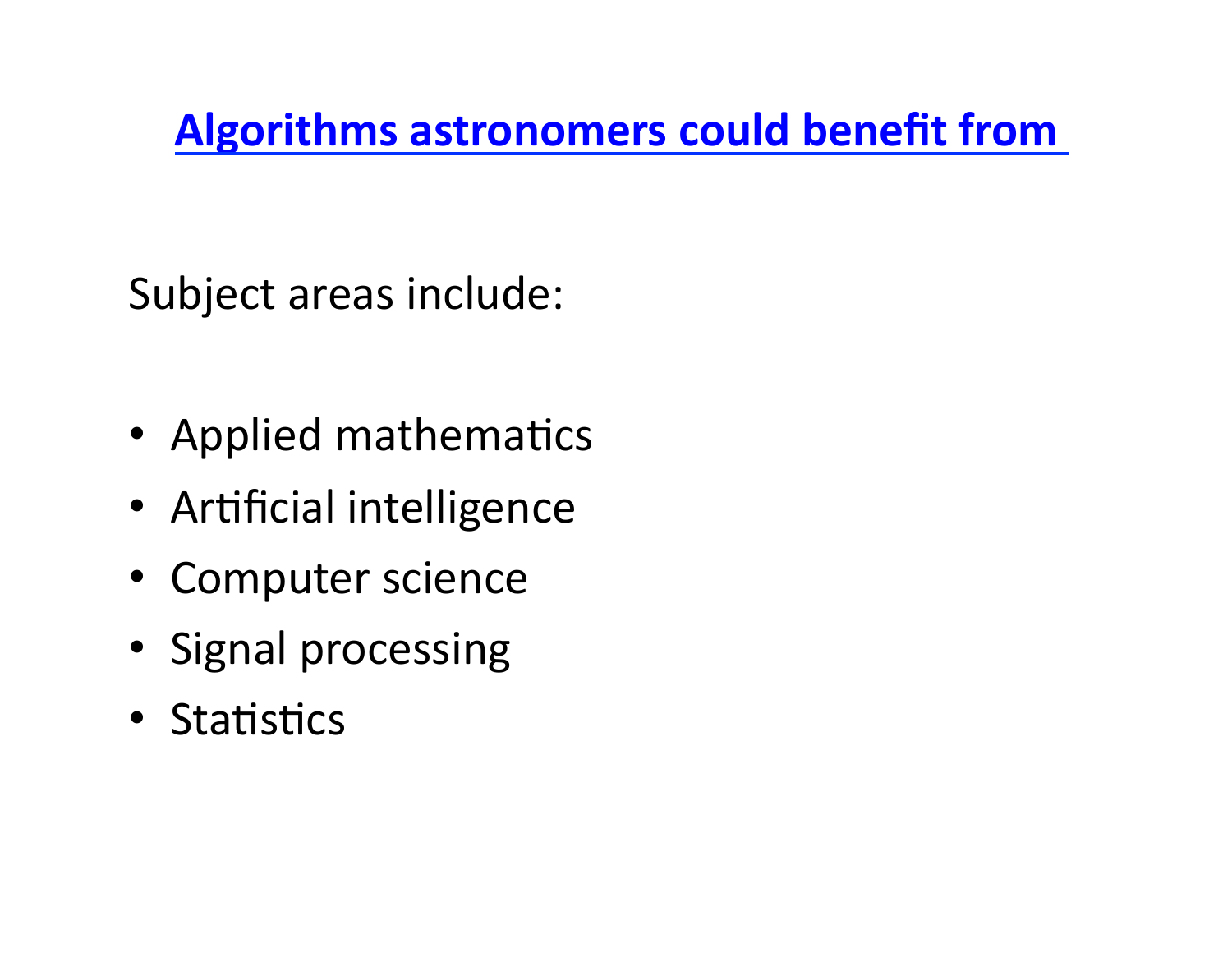#### **Algorithms astronomers could benefit from**

- Bootstrap aggregating (bagging)
- Mixture of experts
- **Boosting**
- **Simulated annealing**
- Semi-supervised learning
- **Radial basis function networks**
- Adaptive resonance theory
- **Fuzzy c-means clustering**
- **Hidden Markov models**
- **Wavelets**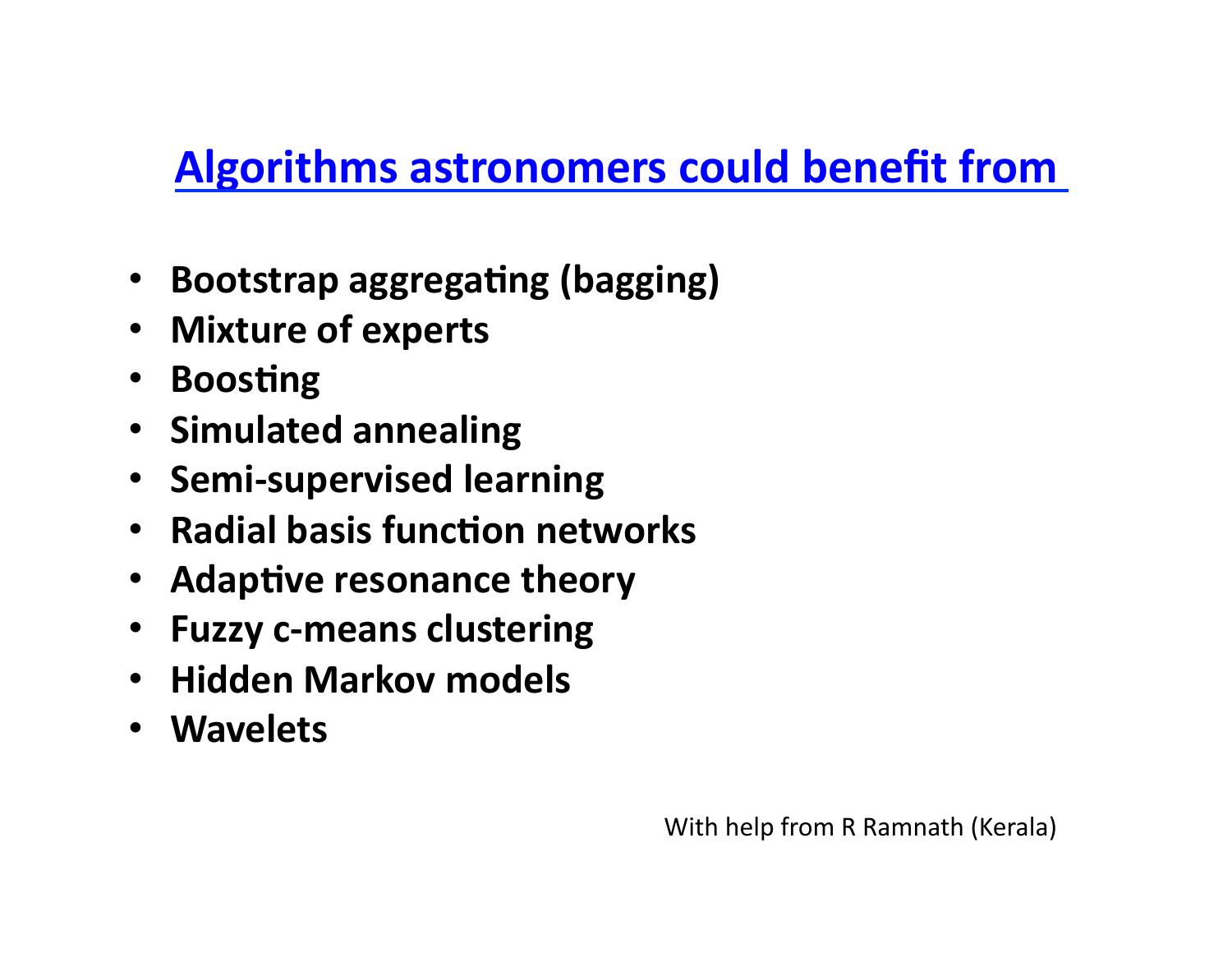## ??bootstrap?

- boot::nested.corr **Functions for Bootstrap Practicals**  $\bullet$
- boot::boot **Bootstrap Resampling**  $\bullet$
- boot::boot.array **Bootstrap Resampling Arrays**  $\bullet$
- hoot::hoot.ci Nonparametric Bootstrap Confidence Intervals  $\bullet$
- boot::cd4.nested Nested Bootstrap of cd4 data  $\bullet$
- **Bootstrap for Censored Data** boot::censboot  $\bullet$
- boot::freq.array **Bootstrap Frequency Arrays**  $\bullet$
- boot::jack.after.boot Jackknife-after-Bootstrap Plots  $\bullet$
- boot::linear.approx Linear Approximation of Bootstrap Replicates  $\bullet$
- Plots of the Output of a Bootstrap Simulation boot::plot.boot  $\bullet$
- Print a Summary of a Bootstrap Object boot::print.boot  $\bullet$
- boot::print.bootci Print Bootstrap Confidence Intervals  $\bullet$
- boot::saddle Saddlepoint Approximations for Bootstrap  $\bullet$
- **Statistics**
- boot::saddle.distn Saddlepoint Distribution Approximations for  $\bullet$
- **Bootstrap Statistics**  $\bullet$
- boot::tilt.boot Non-parametric Tilted Bootstrap
- boot::tsboot **Bootstrapping of Time Series**  $\bullet$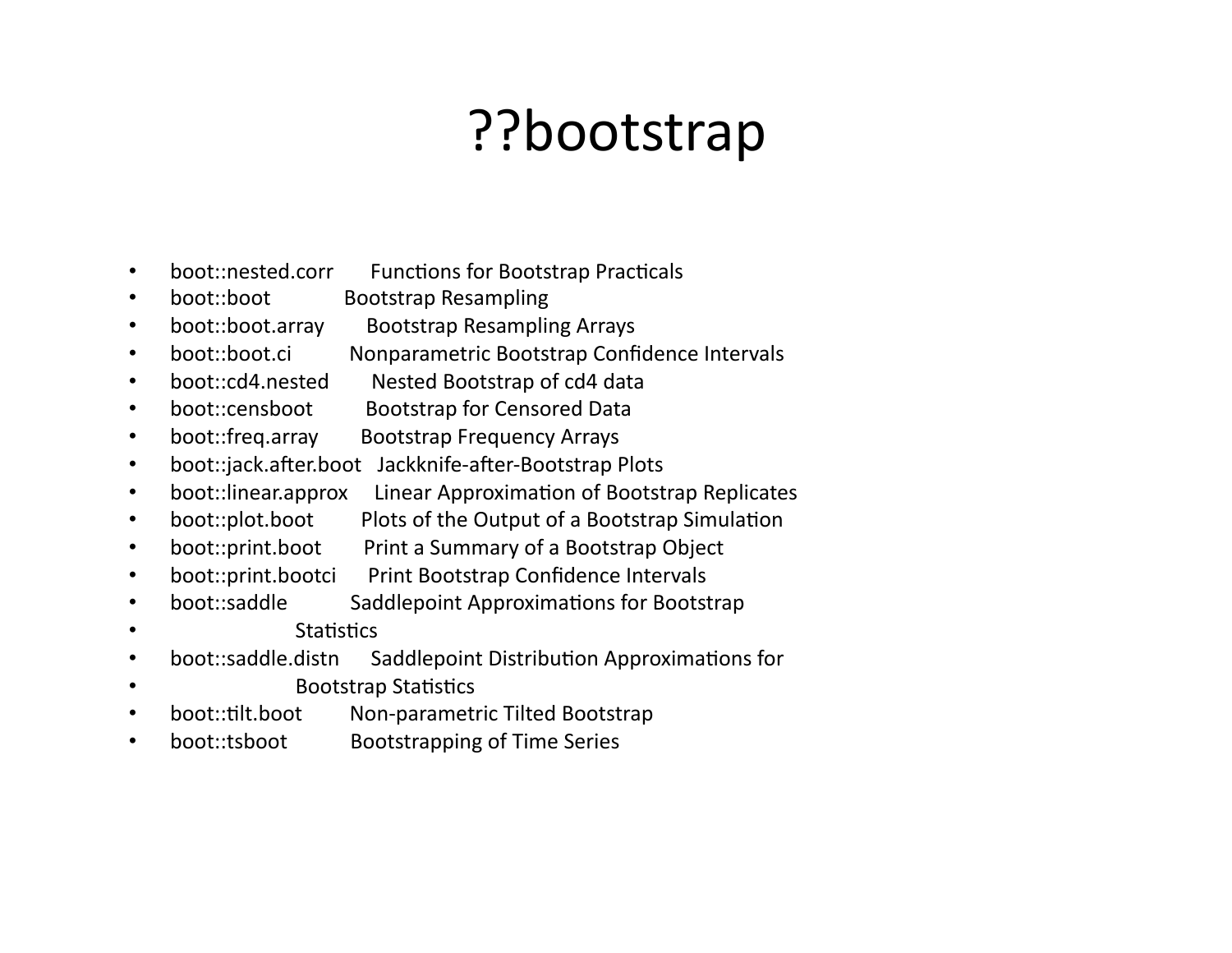# Bootstrap aggregating(bagging)/ **Bootstrap Frequency Arrays.html**

freq.array

package:boot

R Documentation

Bootstrap Frequency Arrays

Description:

Take a matrix of indices for nonparametric bootstrap resamples and return the frequencies of the original observations in each resample.

Usage:

freq.array(i.array)

Arguments:

i.array: This will be an matrix of integers between 1 and n, where n is the number of observations in a data set. The matrix will have n columns and R rows where R is the number of bootstrap resamples. Such matrices are found by 'boot' when doing nonparametric bootstraps. They can also be found after a bootstrap has been run through the function 'boot.array'.

Value:

A matrix of the same dimensions as the input matrix. Each row of the matrix corresponds to a single bootstrap resample. Each column of the matrix corresponds to one of the original observations and specifies its frequency in each bootstrap resample. Thus the first column tells us how often the first observation appeared in each bootstrap resample. Such frequency arrays are often useful for diagnostic purposes such as the jackknife-after-bootstrap plot. They are also necessary for the regression estimates of empirical influence values and for finding importance sampling weights.

See Also:

'boot.array'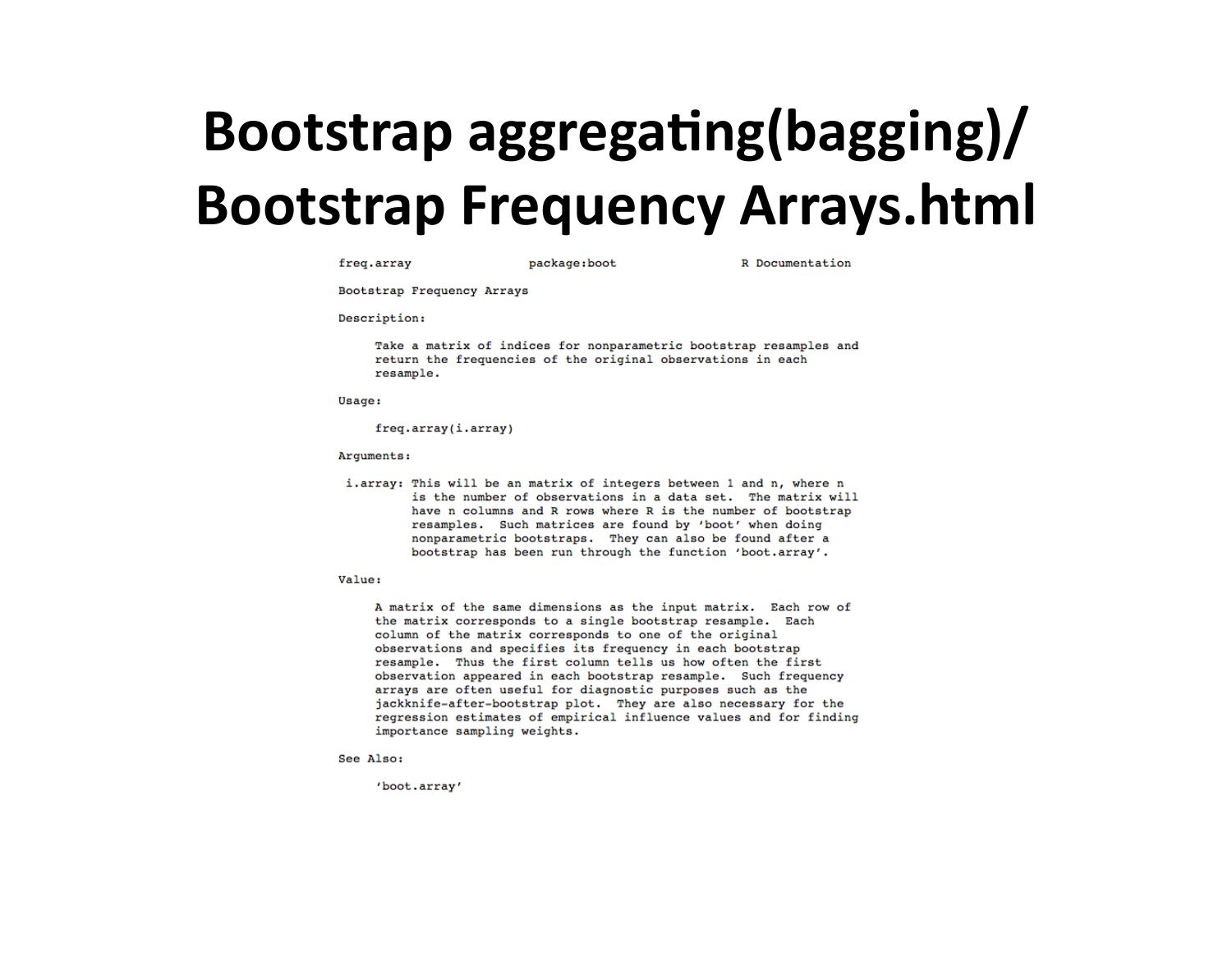# Fuzzyc-meansclustering/ FuzzyAnalysisClustering.html

| fanny        |                           | package: cluster                                                                     |                                                                                                                                                                                                                           | R Documentation                                                  |
|--------------|---------------------------|--------------------------------------------------------------------------------------|---------------------------------------------------------------------------------------------------------------------------------------------------------------------------------------------------------------------------|------------------------------------------------------------------|
|              | Fuzzy Analysis Clustering |                                                                                      |                                                                                                                                                                                                                           |                                                                  |
| Description: |                           |                                                                                      |                                                                                                                                                                                                                           |                                                                  |
|              |                           |                                                                                      | Computes a fuzzy clustering of the data into 'k' clusters.                                                                                                                                                                |                                                                  |
| Usage:       |                           |                                                                                      |                                                                                                                                                                                                                           |                                                                  |
|              |                           | $keep.data = !diss && !cluster-only,$<br>$maxit = 500$ , tol = 1e-15, trace.lev = 0) | $fanny(x, k, diss = inherits(x, "dist"), memb.exp = 2,$<br>metric = c("euclidean", "manhattan", "SqEuclidean"),<br>stand = FALSE, iniMem.p = NULL, cluster.only = FALSE,<br>$keep.diss = Idiss & cluster-only & n < 100,$ |                                                                  |
| Arguments:   |                           |                                                                                      |                                                                                                                                                                                                                           |                                                                  |
|              |                           | on the value of the 'diss' argument.                                                 |                                                                                                                                                                                                                           | x: data matrix or data frame, or dissimilarity matrix, depending |
|              |                           |                                                                                      | observation, and each column corresponds to a variable. All                                                                                                                                                               | In case of a matrix or data frame, each row corresponds to an    |

to an A11 variables must be numeric. Missing values (NAs) are allowed.

In case of a dissimilarity matrix, 'x' is typically the output of 'daisy' or 'dist'. Also a vector of length  $n*(n-1)/2$  is allowed (where n is the number of observations), and will be interpreted in the same way as the output of the above-mentioned functions. Missing values (NAs) are not allowed.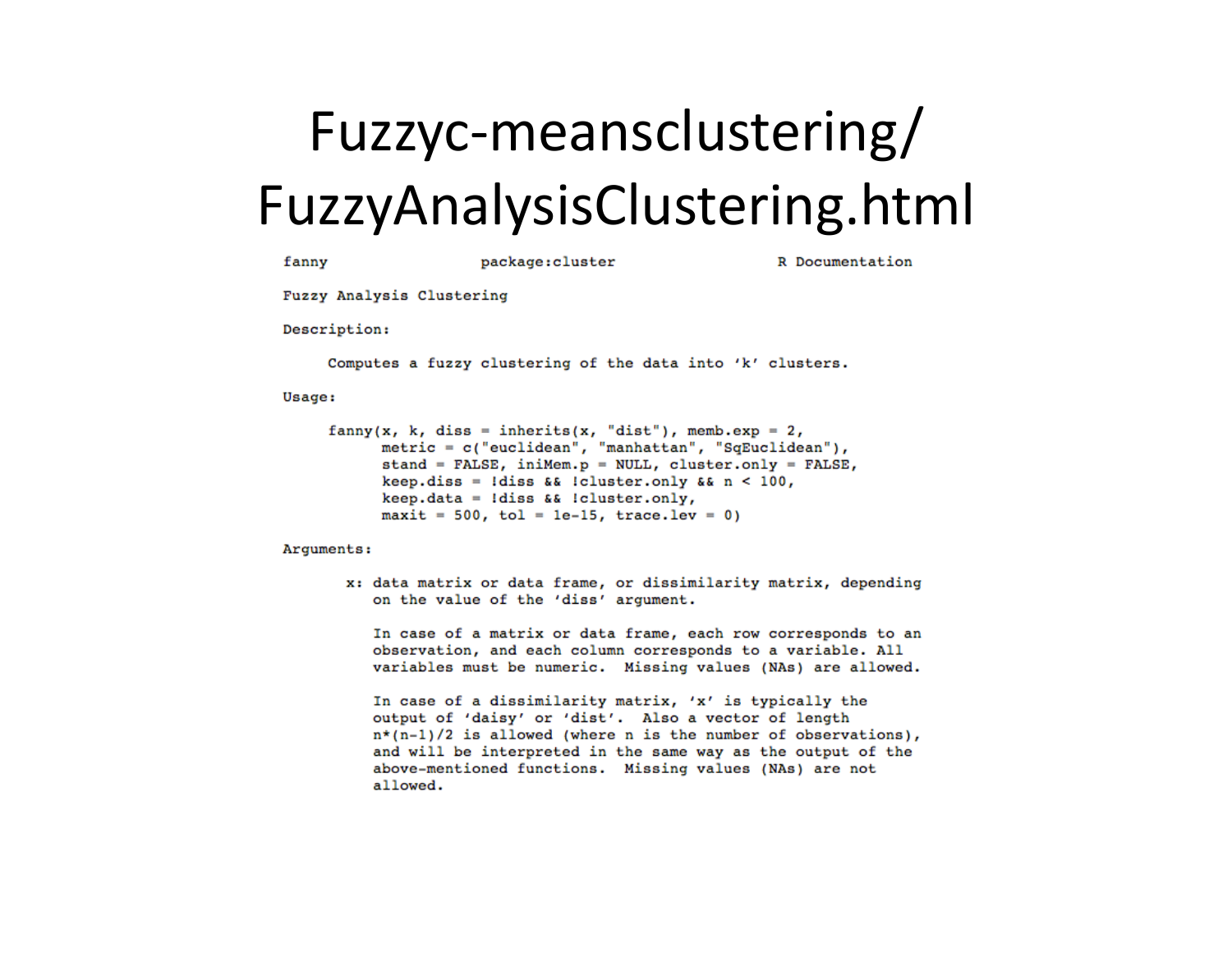### ?hist

#### Examples:

```
op <- par(mfrow=c(2, 2))
hist(islands)
utits: str(hist(islands, col='gray", labels = TRUE))hist(sqrt(islands), breaks = 12, col="lightblue", border="pink")
##-- For non-equidistant breaks, counts should NOT be graphed unscaled:
r \ll hist(sqrt(islands), breaks = c(4*0:5, 10*3:5, 70, 100, 140),
          col = 'blue1'')text(r$mids, r$density, r$counts, adj=c(.5, -.5), col='blue3')
sapply(r[2:3], sum)
sum(r$density * diff(r$breaks)) # == 1
lines(r, lty = 3, border = "purple") # -> lines.histogram(*)
par(op)require(utils) # for str
str(hist(islands, breaks=12, plot= FALSE)) # > 10 (\approx 12) breaks
str(hist(islands, breaks=c(12,20,36,80,200,1000,17000), plot = FALSE))
hist(islands, breaks=c(12,20,36,80,200,1000,17000), freq = TRUE,
```
 $\cdot$  .